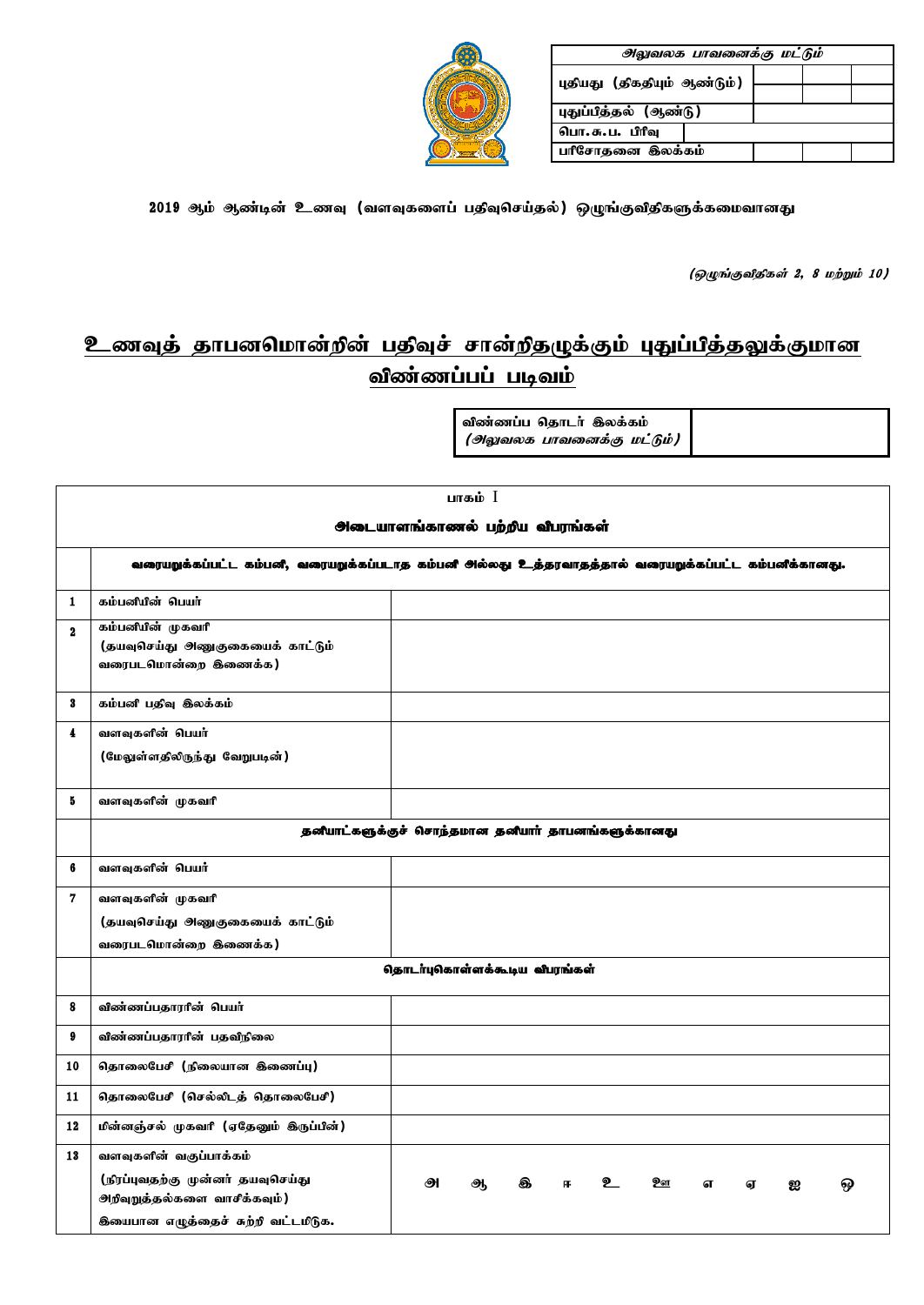|                             | பாகம் II<br>உணவைக் கையாள்பவர்கள் பற்றிய விபரங்கள்                                                            |                                           |              |          |                         |                                  |                                                                  |  |  |
|-----------------------------|--------------------------------------------------------------------------------------------------------------|-------------------------------------------|--------------|----------|-------------------------|----------------------------------|------------------------------------------------------------------|--|--|
|                             |                                                                                                              | விண்ணப்பதாரரினால் நிரப்பப்படுதல் வேண்டும் |              |          |                         |                                  | <b>ூக்காரமளிக்கப்பட்ட</b><br>அலுவலரினால் நிரப்பப்படுதல் வேண்டும் |  |  |
| தொ<br>கல                    | பெயர்                                                                                                        | பதவி நிலை                                 | <b>GATTE</b> | Се<br>Пи | தொழில்புரியும்<br>காலம் | பயிற்றப்பட்டவரா<br>(ஆம்/இல்லை) * | தனீப்பட்ட மருத்துவ<br>பரீசோதனை<br>செய்யப்பட்டது<br>(ஆம்/இல்லை) * |  |  |
| $\overline{1}$              |                                                                                                              |                                           |              |          |                         |                                  |                                                                  |  |  |
| $\overline{\mathbf{2}}$     |                                                                                                              |                                           |              |          |                         |                                  |                                                                  |  |  |
| $\overline{\mathbf{3}}$     |                                                                                                              |                                           |              |          |                         |                                  |                                                                  |  |  |
| $\overline{\mathbf{4}}$     |                                                                                                              |                                           |              |          |                         |                                  |                                                                  |  |  |
| 5                           |                                                                                                              |                                           |              |          |                         |                                  |                                                                  |  |  |
| 6                           |                                                                                                              |                                           |              |          |                         |                                  |                                                                  |  |  |
| $\overline{7}$              |                                                                                                              |                                           |              |          |                         |                                  |                                                                  |  |  |
| $\overline{\mathbf{8}}$     |                                                                                                              |                                           |              |          |                         |                                  |                                                                  |  |  |
| $\overline{\boldsymbol{9}}$ |                                                                                                              |                                           |              |          |                         |                                  |                                                                  |  |  |
| 10                          |                                                                                                              |                                           |              |          |                         |                                  |                                                                  |  |  |
| $\overline{11}$             |                                                                                                              |                                           |              |          |                         |                                  |                                                                  |  |  |
| 12                          |                                                                                                              |                                           |              |          |                         |                                  |                                                                  |  |  |
| 13                          |                                                                                                              |                                           |              |          |                         |                                  |                                                                  |  |  |
| 14                          |                                                                                                              |                                           |              |          |                         |                                  |                                                                  |  |  |
| 15                          |                                                                                                              |                                           |              |          |                         |                                  |                                                                  |  |  |
| 16                          |                                                                                                              |                                           |              |          |                         |                                  |                                                                  |  |  |
| 17                          |                                                                                                              |                                           |              |          |                         |                                  |                                                                  |  |  |
| $\overline{18}$             |                                                                                                              |                                           |              |          |                         |                                  |                                                                  |  |  |
| 19                          |                                                                                                              |                                           |              |          |                         |                                  |                                                                  |  |  |
| 20                          |                                                                                                              |                                           |              |          |                         |                                  |                                                                  |  |  |
| 21                          |                                                                                                              |                                           |              |          |                         |                                  |                                                                  |  |  |
| 22                          |                                                                                                              |                                           |              |          |                         |                                  |                                                                  |  |  |
| 23                          |                                                                                                              |                                           |              |          |                         |                                  |                                                                  |  |  |
| 24                          |                                                                                                              |                                           |              |          |                         |                                  |                                                                  |  |  |
| 25                          |                                                                                                              |                                           |              |          |                         |                                  |                                                                  |  |  |
|                             | $^*$ பதிவேடுகளை செவ்வை பார்க்கவும்<br>இவ்விடைவெளி போதாமலிருப்பின் தயவுசெய்து தனி வேறான தாள் ஒன்றை இணைக்கவும் |                                           |              |          |                         |                                  |                                                                  |  |  |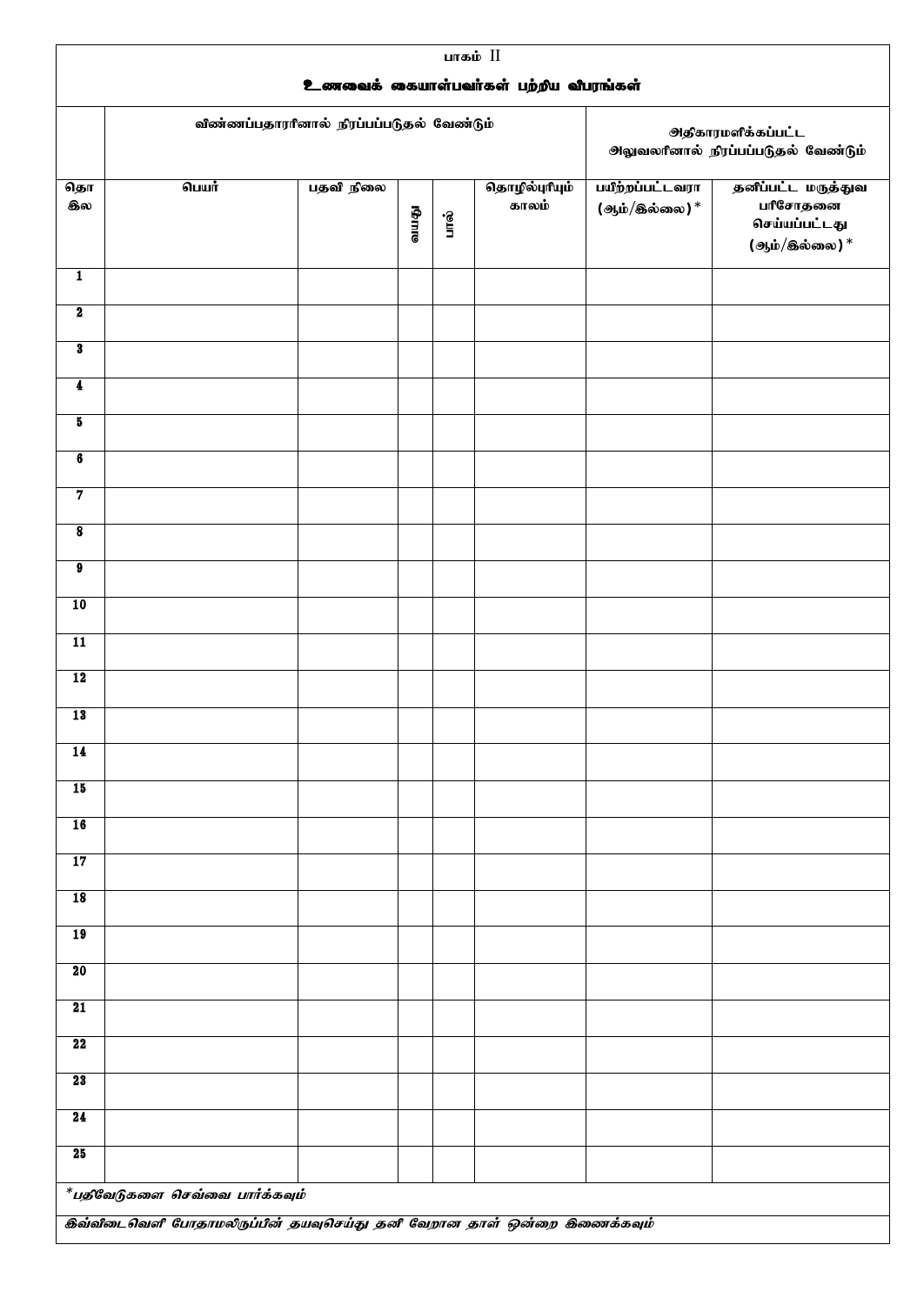|                  | பாகம் III                                                                                                                                                                                                  |                                                                                                                                                                   |                    |          |                                                                                          |                                                                                               |                |  |  |
|------------------|------------------------------------------------------------------------------------------------------------------------------------------------------------------------------------------------------------|-------------------------------------------------------------------------------------------------------------------------------------------------------------------|--------------------|----------|------------------------------------------------------------------------------------------|-----------------------------------------------------------------------------------------------|----------------|--|--|
|                  |                                                                                                                                                                                                            |                                                                                                                                                                   |                    | வளவுகள்  |                                                                                          |                                                                                               |                |  |  |
|                  |                                                                                                                                                                                                            | விண்ணப்பதாரரினால்<br>நிரப்பப்படுதல் வேண்டும்<br><b>இணங்கியாழுகுவதனை</b><br><b>உறுதப்படுத்துவதற்கான</b><br>படிமுறைகள்<br>விண்ணப்பதாரரினால்<br>எடுக்கப்பட்டுள்ளனவா) | (பின்வருவனவற்றுடன் |          | 1 ஆவது வீஜயம்<br>( <i>அதி</i> காரமளிக்கப்பட்ட<br>அலுவலரினால் நிரப்பப்படுதல்<br>வேண்டும்) | 2 ஆவது விஜயம்<br><b>ூக்காரமளிக்கப்பட்ட</b><br><b>அலுவலரினால் நிரப்பப்படுதல்</b><br>(வேண்டும்) |                |  |  |
|                  |                                                                                                                                                                                                            | ஆம்                                                                                                                                                               | <b>இல்லை</b>       | திருப்தி | திருப்தியில்லை                                                                           | திருப்தி                                                                                      | திருப்தியில்லை |  |  |
| 1                | வளவானது களைகள்,<br>புற்கள் மற்றும் குப்பைக்<br>கூளங்களிலிருந்து<br>சுத்தமாக உள்ளது                                                                                                                         |                                                                                                                                                                   |                    |          |                                                                                          |                                                                                               |                |  |  |
| $\boldsymbol{2}$ | நிலத்தில் நீர்<br>தேங்கியில்லாது<br>உள்ளது                                                                                                                                                                 |                                                                                                                                                                   |                    |          |                                                                                          |                                                                                               |                |  |  |
| 3                | நீர் வழங்கல்<br>தரமாகவும் காப்பாகவும்<br>உள்ளது                                                                                                                                                            |                                                                                                                                                                   |                    |          |                                                                                          |                                                                                               |                |  |  |
| 4                | தரைகள், சுவர்கள்,<br>உட்கூரைகள்,<br>யன்னல்கள் மற்றும்<br>திரைகள் என்பவற்றின்<br>பராமரீப்பும் அவற்றின்<br>தூய்மையும்                                                                                        |                                                                                                                                                                   |                    |          |                                                                                          |                                                                                               |                |  |  |
| 5                | பூச்சீகளிலிருந்து<br>பாதுகாப்பதற்காகவுள்ள<br>வழிமுறைகள்                                                                                                                                                    |                                                                                                                                                                   |                    |          |                                                                                          |                                                                                               |                |  |  |
| 6                | உணவு கையாளப்படும்<br>பகுதிக்கான கதவுகள்<br>போதியளவில்<br><u>அடைக்கப்பட்டிருத்த</u> ல்                                                                                                                      |                                                                                                                                                                   |                    |          |                                                                                          |                                                                                               |                |  |  |
| 7                | உணவு வெளிக்காட்டி<br>வைக்கப்பட்டிருக்கும்<br><b>குடங்களில்</b><br>பீடைகளுக்கான<br>மறைவிடங்களுக்கு<br>அல்லது<br>நுழைவிடங்களுக்கு<br>ஏற்புடையனவான<br>துவாரங்களும்<br>வெடிப்புக்களும்<br>நிரப்பப்பட்டிருத்தல் |                                                                                                                                                                   |                    |          |                                                                                          |                                                                                               |                |  |  |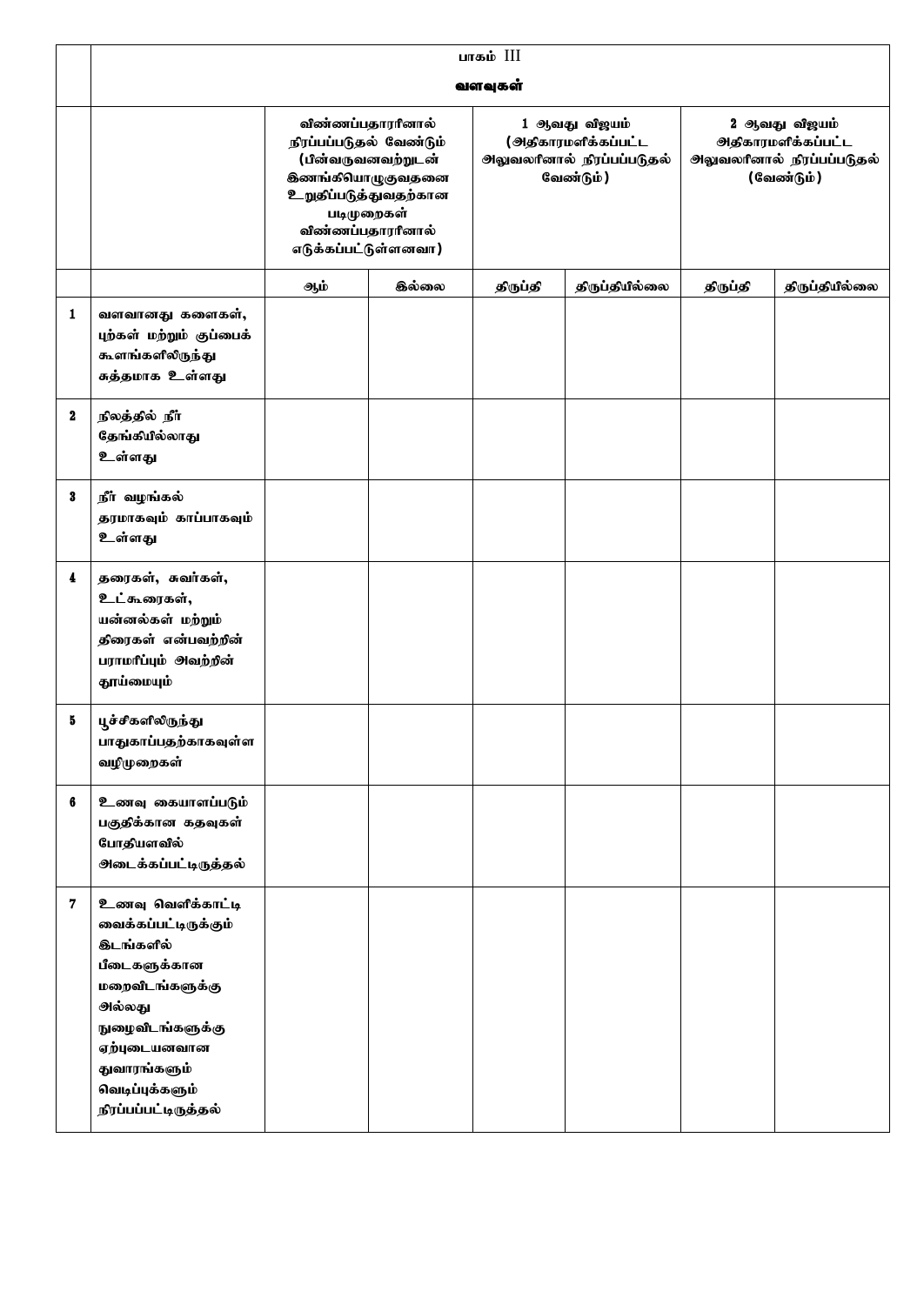|    | பாகம் III                                                                                                                                                                                                                                     |                                                                                                                                                                    |                    |                                                                                 |                |          |                                                                                         |  |  |
|----|-----------------------------------------------------------------------------------------------------------------------------------------------------------------------------------------------------------------------------------------------|--------------------------------------------------------------------------------------------------------------------------------------------------------------------|--------------------|---------------------------------------------------------------------------------|----------------|----------|-----------------------------------------------------------------------------------------|--|--|
|    |                                                                                                                                                                                                                                               |                                                                                                                                                                    |                    | வளவுகள்                                                                         |                |          |                                                                                         |  |  |
|    |                                                                                                                                                                                                                                               | விண்ணப்பதாரரினால்<br>நிரப்பப்படுதல் வேண்டும்<br><b>இணங்கியாழுகுவதனை</b><br><b>உறுதிப்படுத்துவதற்கான</b><br>படிமுறைகள்<br>விண்ணப்பதாரரினால்<br>எடுக்கப்பட்டுள்ளனவா) | (பின்வருவனவற்றுடன் | 1 ஆவது விஜயம்<br>(அதிகாரமளிக்கப்பட்ட<br>அலுவலரினால் நிரப்பப்படுதல்<br>வேண்டும்) |                |          | 2 ஆவது விஜயம்<br><b>ூ</b> திகாரமளிக்கப்பட்ட<br>அலுவலரீனால் நிரப்பப்படுதல்<br>(வேண்டும்) |  |  |
|    |                                                                                                                                                                                                                                               | ஆம்                                                                                                                                                                | <b>இல்லை</b>       | திருப்தி                                                                        | திருப்தியில்லை | திருப்தி | திருப்தியில்லை                                                                          |  |  |
| 8  | உணவு வெளிக்காட்டி<br>வைக்கப்பட்டிருக்கும்<br><b>குடங்களில் கூரையில்,</b><br>கூரை மின்குமிழ்களில்,<br>யன்னல்களில்,<br>திரைகளில் அல்லது<br>மேற்றலைக் குழாயில்<br>ஒழுக்குகளுக்கான<br>ூடையாளங்கள்<br><b>இல்லாதிருத்தல்</b>                        |                                                                                                                                                                    |                    |                                                                                 |                |          |                                                                                         |  |  |
| 9  | உணவு வெளிக்காட்டி<br>வைக்கப்பட்டிருக்கும்<br><b>கடங்களில் மின்குமிழ்</b><br>கள் வெடித்து<br>உடைந்த கண்ணாடித்<br>துண்டுகள் (ழலம்<br>தயாரிப்புக்கள் மாசு<br>படுத்தப்படுவதைத்<br>தடுப்பதற்கு<br>கவசங்களால்<br>(ழடப்பட்ட மேற்றலை<br>மின்குமிழ்கள் |                                                                                                                                                                    |                    |                                                                                 |                |          |                                                                                         |  |  |
| 10 | வீட்டு விலங்குகளின்<br><b>அல்லது எவையேனும்</b><br>செல்லப் பிராணிகள்<br>உள்ளமைக்கான<br>சான்று இல்லாதிருத்தல்                                                                                                                                   |                                                                                                                                                                    |                    |                                                                                 |                |          |                                                                                         |  |  |
| 11 | வேலையாட்களின்<br>ஓய்வறைகளின்<br>தூய்மை                                                                                                                                                                                                        |                                                                                                                                                                    |                    |                                                                                 |                |          |                                                                                         |  |  |
| 12 | கழிவறைகளின்<br>தூய்மை                                                                                                                                                                                                                         |                                                                                                                                                                    |                    |                                                                                 |                |          |                                                                                         |  |  |
| 13 | கை கழுவும்<br>வசதிகளும் கைகளை<br>உலர்த்துவதற்கான<br>வசதிகளும் ஏற்பாடு<br>செய்யப்பட்டிருத்தல்                                                                                                                                                  |                                                                                                                                                                    |                    |                                                                                 |                |          |                                                                                         |  |  |
| 14 | பீடைக் கட்டுப்பாட்டுச்<br>செயற்பாடுகள்                                                                                                                                                                                                        |                                                                                                                                                                    |                    |                                                                                 |                |          |                                                                                         |  |  |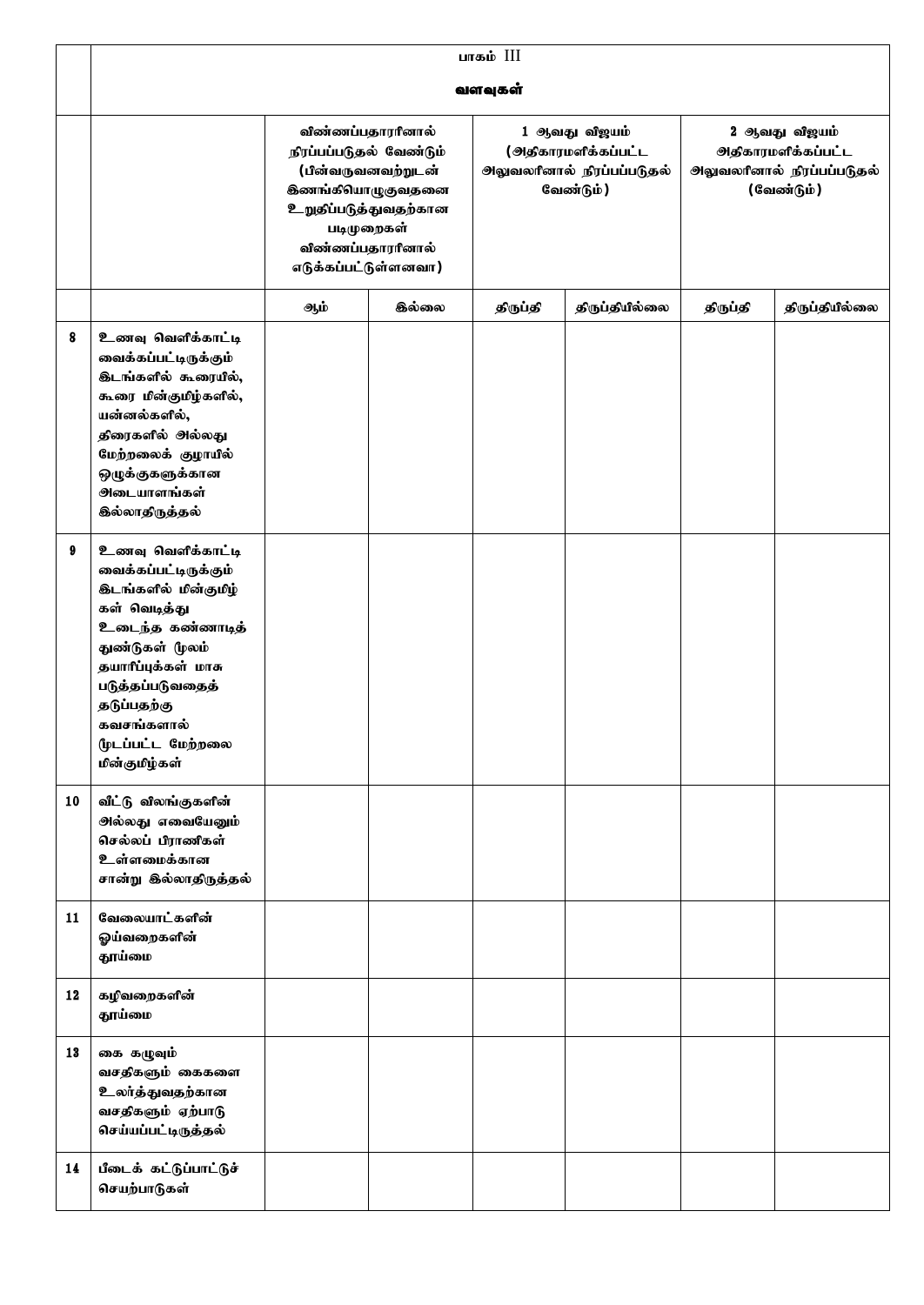|    | பாகம் III                                                                                                                           |                                                                                                                                                                                   |              |          |                                                                                        |                                                                                                |  |  |  |
|----|-------------------------------------------------------------------------------------------------------------------------------------|-----------------------------------------------------------------------------------------------------------------------------------------------------------------------------------|--------------|----------|----------------------------------------------------------------------------------------|------------------------------------------------------------------------------------------------|--|--|--|
|    |                                                                                                                                     |                                                                                                                                                                                   |              | வளவுகள்  |                                                                                        |                                                                                                |  |  |  |
|    |                                                                                                                                     | விண்ணப்பதாரரினால்<br>நிரப்பப்படுதல் வேண்டும்<br>(பின்வருவனவற்றுடன்<br><b>இணங்கியாழுகுவதனை</b><br>உறுதிப்படுத்துவதற்கான<br>படிமுறைகள்<br>விண்ணப்பதாரரினால்<br>எடுக்கப்பட்டுள்ளனவா) |              |          | 1 ஆவது விஜயம்<br><u>(அதிகாரமளிக்கப்பட்ட</u><br>அலுவலரினால் நிரப்பப்படுதல்<br>வேண்டும்) | 2 ஆவது விஜயம்<br><b>ூ</b> திகாரமளிக்கப்பட்ட<br><b>அலுவலரீனால் நிரப்பப்படுதல்</b><br>(வேண்டும்) |  |  |  |
|    |                                                                                                                                     | ஆம்                                                                                                                                                                               | <b>இல்லை</b> | திருப்தி | திருப்தியில்லை                                                                         | திருப்தியில்லை<br>திருப்தி                                                                     |  |  |  |
| 15 | பீடைகொல்லிப்<br>பிரயோகிகளைக்<br>களஞ்சியப்படுத்தல்                                                                                   |                                                                                                                                                                                   |              |          |                                                                                        |                                                                                                |  |  |  |
| 16 | கழிவுத் தொட்டிகளின்<br>தூய்மை                                                                                                       |                                                                                                                                                                                   |              |          |                                                                                        |                                                                                                |  |  |  |
| 17 | ஒளியூட்டல்                                                                                                                          |                                                                                                                                                                                   |              |          |                                                                                        |                                                                                                |  |  |  |
| 18 | கூரையைக் கொண்ட<br>புகைபோக்கி உள்ளதா<br>என்பது                                                                                       |                                                                                                                                                                                   |              |          |                                                                                        |                                                                                                |  |  |  |
| 19 | வாடிக்கையாளர்<br>களுக்காக ஏற்பாடு<br>செய்யப்பட்ட கழிவறை<br>வசதிகள்                                                                  |                                                                                                                                                                                   |              |          |                                                                                        |                                                                                                |  |  |  |
| 20 | வாடிக்கையாளர்களுக்<br>குக் கீடைக்கத்<br>தக்கதாகவுள்ள கை<br>கழுவும் வசதிகள்                                                          |                                                                                                                                                                                   |              |          |                                                                                        |                                                                                                |  |  |  |
| 21 | வாடிக்கையாளர்<br>களுக்காக ஏற்பாடு<br>செய்யப்பட்ட<br>காகிதத்திலான<br>மேசைக்<br>கைக்குட்டைகள்<br>(அச்சடிக்கப்பட்ட<br>காகிதங்கள் அல்ல) |                                                                                                                                                                                   |              |          |                                                                                        |                                                                                                |  |  |  |
| 22 | திரவக் கழிவுகள்<br>முறையாக<br>அகற்றப்படுதல்                                                                                         |                                                                                                                                                                                   |              |          |                                                                                        |                                                                                                |  |  |  |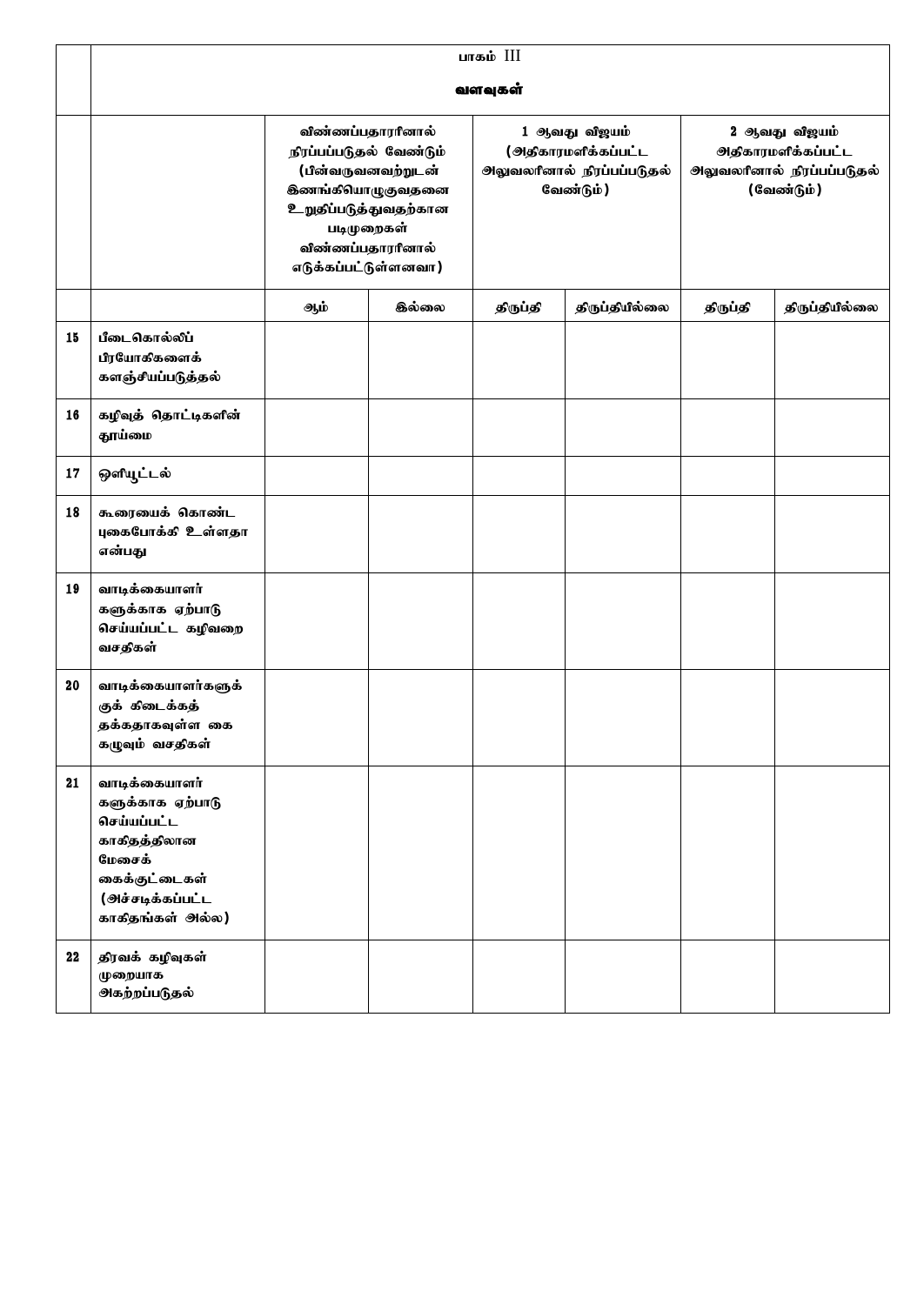|                  | பாகம் $IV$                                                                                                                                                                        |                                                                                                                                                                                         |                         |                                                                                       |                |                                                                                            |                |  |  |  |
|------------------|-----------------------------------------------------------------------------------------------------------------------------------------------------------------------------------|-----------------------------------------------------------------------------------------------------------------------------------------------------------------------------------------|-------------------------|---------------------------------------------------------------------------------------|----------------|--------------------------------------------------------------------------------------------|----------------|--|--|--|
|                  |                                                                                                                                                                                   |                                                                                                                                                                                         | உபகரணமும் கொள்கலன்களும் |                                                                                       |                |                                                                                            |                |  |  |  |
|                  |                                                                                                                                                                                   | விண்ணப்பதாரரினால்<br>நிரப்பப்படுதல் வேண்டும்<br>(பின்வருவனவற்றுடன்<br><b>இணங்கியாழுகுவதனை</b><br><b>உறுதப்படுத்துவதற்கான</b><br>படிமுறைகள்<br>விண்ணப்பதாரரினால்<br>எடுக்கப்பட்டுள்ளனவா) |                         | 1 ஆவது விஜயம்<br>(அதிகாரமளிக்கப்பட்ட<br><b>ூ</b> வலரினால் நிரப்பப்படுதல்<br>வேண்டும்) |                | 2 ஆவது விஜயம்<br><b>ூ</b> திகாரமளிக்கப்பட்ட<br>ூலுவலரினால்<br>நிரப்பப்படுதல்<br>(வேண்டும்) |                |  |  |  |
|                  |                                                                                                                                                                                   | ஆம்                                                                                                                                                                                     | <b>இல்லை</b>            | திருப்தி                                                                              | திருப்தியில்லை | திருப்தி                                                                                   | திருப்தியில்லை |  |  |  |
| 1                | உணவு<br>தொடர்பாகவுள்ள<br>எல்லா<br>உபகரணங்களும்<br>கொள்கலன்களும்<br>உணவுத்<br>தரத்திலானவையாக<br>உள்ளன                                                                              |                                                                                                                                                                                         |                         |                                                                                       |                |                                                                                            |                |  |  |  |
| $\boldsymbol{2}$ | வெளியில் எடுத்துச்<br>செல்லப்படும்<br>உணவானது,<br>உணவுத் தரப்<br>பொருட்களில்<br>உறையிடப்பட்டுள்ளது<br>அல்லது பொதி<br>செய்யப்பட்டுள்ளது                                            |                                                                                                                                                                                         |                         |                                                                                       |                |                                                                                            |                |  |  |  |
| 3                | அவீப்பதற்காக, வேக<br>வைப்பதற்காக,<br>அல்லது<br>எவ்வடிவத்திலேனும்<br>சூடாக்குவதற்காக<br>பொலித்தீன் அல்லது<br>பிளாஸ்டிக் தாள்கள்<br>அல்லது<br>கொள்கலன்கள்<br>பயன்படுத்தப்படுதல்     |                                                                                                                                                                                         |                         |                                                                                       |                |                                                                                            |                |  |  |  |
| 4                | உணவு<br>தொடர்பாகவுள்ள<br>எல்லா<br>உபகரணங்களும்<br>கொள்கலன்களும்<br>உணவு மாசுபடுவதைத்<br>தடுப்பதற்கு<br><b>ூ</b> வசீயமான<br>போதெல்லாம்<br>தூய்மையாகவும்<br>சுகாதாரமாகவும்<br>உள்ளன |                                                                                                                                                                                         |                         |                                                                                       |                |                                                                                            |                |  |  |  |
| 5                | உபகரணத்தின் மீது<br>உணவு அல்லது வேறு<br>பொருளின் சேர்க்கை<br>உள்ளதா ?<br>(துரு, கழிவுத்திரட்டு)                                                                                   |                                                                                                                                                                                         |                         |                                                                                       |                |                                                                                            |                |  |  |  |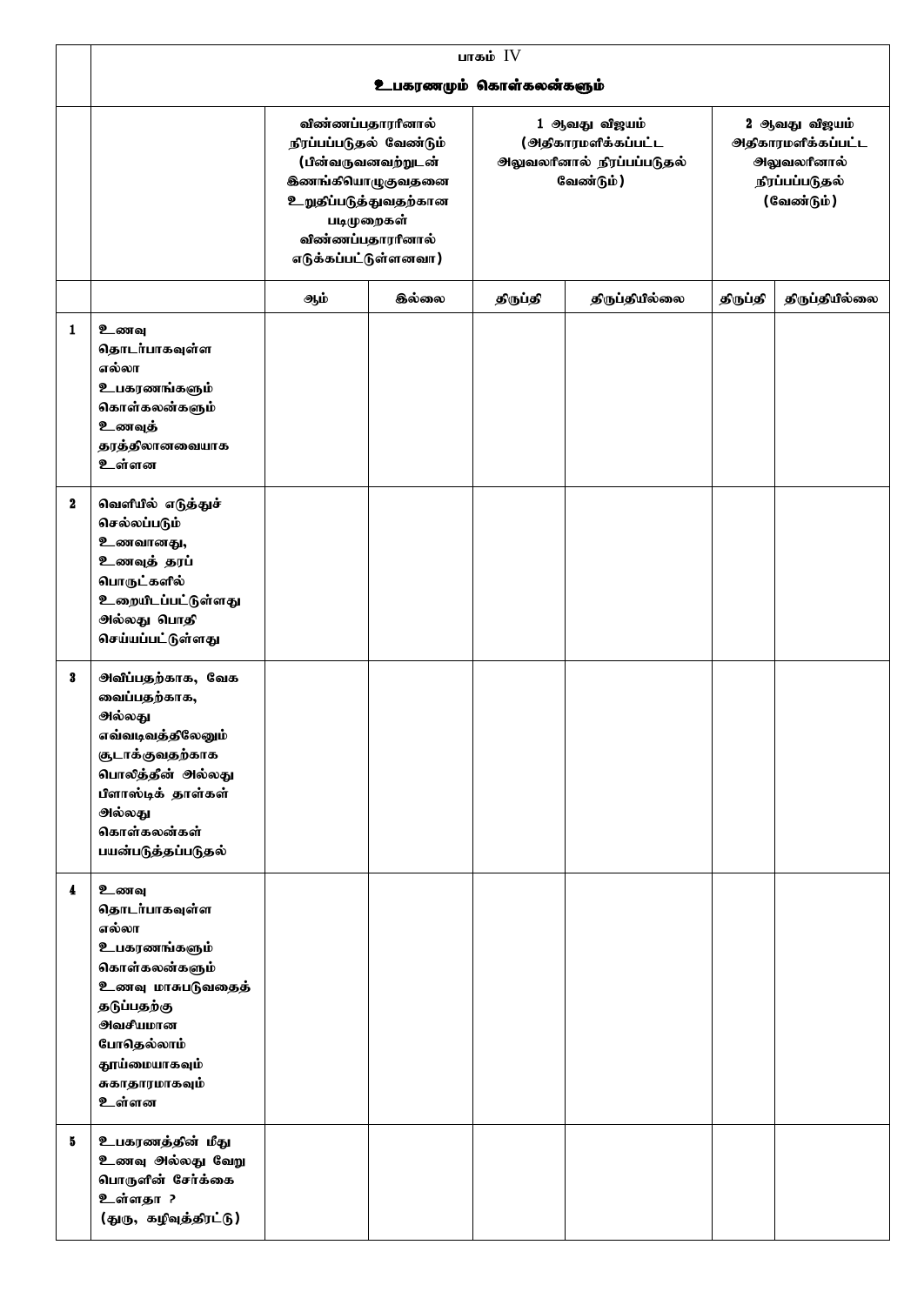|    | பாகம் $IV$                                                                                                                                                                     |                                                                                                                                                                                          |                         |          |                                                                                        |                                                                                            |                |  |
|----|--------------------------------------------------------------------------------------------------------------------------------------------------------------------------------|------------------------------------------------------------------------------------------------------------------------------------------------------------------------------------------|-------------------------|----------|----------------------------------------------------------------------------------------|--------------------------------------------------------------------------------------------|----------------|--|
|    |                                                                                                                                                                                |                                                                                                                                                                                          | உபகரணமும் கொள்கலன்களும் |          |                                                                                        |                                                                                            |                |  |
|    |                                                                                                                                                                                | விண்ணப்பதாரரினால்<br>நிரப்பப்படுதல் வேண்டும்<br>(பின்வருவனவற்றுடன்<br><b>இணங்கியாழுகுவதனை</b><br><b>உறுதிப்படுத்துவதற்கான</b><br>படிமுறைகள்<br>விண்ணப்பதாரரினால்<br>எடுக்கப்பட்டுள்ளனவா) |                         |          | 1 ஆவது விஜயம்<br>(அதிகாரமளிக்கப்பட்ட<br><b>அலுவலரீனால் நிரப்பப்படுதல்</b><br>வேண்டும்) | 2 ஆவது விஜயம்<br><b>ூ</b> திகாரமளிக்கப்பட்ட<br>ூலுவலரினால்<br>நிரப்பப்படுதல்<br>(வேண்டும்) |                |  |
|    |                                                                                                                                                                                | ஆம்                                                                                                                                                                                      | <b>இல்லை</b>            | திருப்தி | திருப்தியில்லை                                                                         | திருப்தி                                                                                   | திருப்தியில்லை |  |
| 6  | உபகரணத்தின் மீது<br>உணவுகளை<br>மாசடையச்<br>செய்யக்கூடிய<br>சுத்தப்படுத்தும்<br>கரைப்பான்களின்<br>அல்லது மசகுப்<br>பொருட்களின் கசிவு<br>ஏதேனும்<br>காணப்படுகின்றதா ?            |                                                                                                                                                                                          |                         |          |                                                                                        |                                                                                            |                |  |
| 7  | சுத்தப்படுத்துவதற்கும்<br>சோதனையீடுவதற்கும்<br>உபகரணத்தைக்<br>கழற்றுவது கடினமாக<br>உள்ளதா ?                                                                                    |                                                                                                                                                                                          |                         |          |                                                                                        |                                                                                            |                |  |
| 8  | பூச்சீகளும் கிருமிகளும்<br>கூடுகளை<br>ூலமக்கக்கூடிய<br><b>கியந்திரத்</b><br>தொகுதியிலும்<br>அதனைச் சூழவும்<br>உணவு மற்றும் வேறு<br>கழிபொருள்கள்<br>சேகரீக்கப்<br>படுகின்றனவா ? |                                                                                                                                                                                          |                         |          |                                                                                        |                                                                                            |                |  |
| 9  | வளவில் தூசு படிந்த,<br>சேதமடைந்த, மங்கிய<br>அல்லது நிறம் மாறிய<br>கொள்கலன்கள்<br>உள்ளனவா?                                                                                      |                                                                                                                                                                                          |                         |          |                                                                                        |                                                                                            |                |  |
| 10 | வேலை செய்யும்<br>தளங்கள் அல்லது<br>மேசையின்<br>மேற்பரப்புக்கள்<br>அத்தகைய<br>நோக்கத்துக்குப்<br>பொருத்தமானவையா ?<br>(துருப்பிடிக்காத<br>வெள்ளி, இரும்பு<br>விரும்பத்தக்கது)    |                                                                                                                                                                                          |                         |          |                                                                                        |                                                                                            |                |  |
| 11 | போதுமான<br>எண்ணீக்கையினவான<br><b>இடுக்கிகள்</b><br>கிடைக்கத்தக்கதாகக்<br>காணப்படுதல்                                                                                           |                                                                                                                                                                                          |                         |          |                                                                                        |                                                                                            |                |  |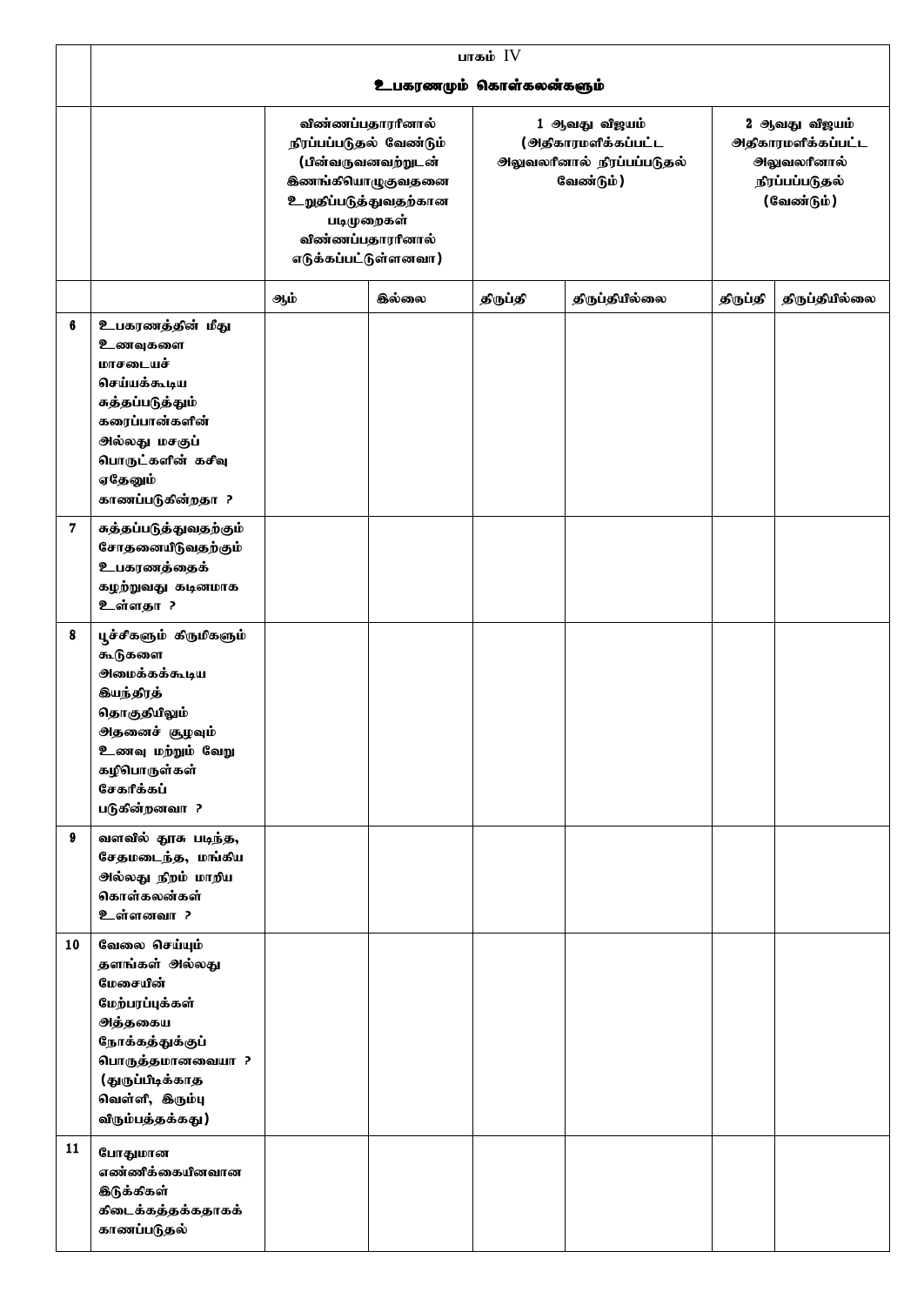|             | பாகம் $V$                                                                                                                                                                                                 |                                                                                                                                                                                          |              |                                                                                    |                |                                                                                            |                |  |
|-------------|-----------------------------------------------------------------------------------------------------------------------------------------------------------------------------------------------------------|------------------------------------------------------------------------------------------------------------------------------------------------------------------------------------------|--------------|------------------------------------------------------------------------------------|----------------|--------------------------------------------------------------------------------------------|----------------|--|
|             |                                                                                                                                                                                                           |                                                                                                                                                                                          | செய்முறைகள்  |                                                                                    |                |                                                                                            |                |  |
|             |                                                                                                                                                                                                           | விண்ணப்பதாரரினால்<br>நிரப்பப்படுதல் வேண்டும்<br>(பின்வருவனவற்றுடன்<br><b>கிணங்கியாழுகுவதனை</b><br><b>உறுதப்படுத்துவதற்கான</b><br>படிமுறைகள்<br>விண்ணப்பதாரரினால்<br>எடுக்கப்பட்டுள்ளனவா) |              | 1 ஆவது விஜயம்<br>(அதிகாரமளிக்கப்பட்ட<br>ூலுவலரினால்<br>நிரப்பப்படுதல்<br>வேண்டும்) |                | 2 ஆவது விஜயம்<br><u> அதிகாரமளிக்கப்பட்ட</u><br>ூலுவலரினால்<br>நிரப்பப்படுதல்<br>(வேண்டும்) |                |  |
|             |                                                                                                                                                                                                           | ஆம்                                                                                                                                                                                      | <b>இல்லை</b> | திருப்தி                                                                           | திருப்தியில்லை | திருப்தி                                                                                   | திருப்தியில்லை |  |
| 1           | நேரடியாக உணவுத்<br>தயாரீப்புக்களைக் கையாளும்போது<br>ஊழியா்கள் முறையான தலை(முடி,<br>தாடிமுடி, முகமுடி, அகற்றத்தக்க<br>கையுறைகள், தூய்மையான<br>பாதுகாப்பு ஆடைகள் மற்றும் காலணி<br>என்பவற்றை அணிதல்          |                                                                                                                                                                                          |              |                                                                                    |                |                                                                                            |                |  |
| $\mathbf 2$ | நேரடியாக உணவுத்<br>தயாரீப்புக்களைக் கையாளும்போது<br>ஊழியர்கள் நகைகள், மோதிரங்கள்,<br>கைக்கடிகாரங்கள், விரல் நக<br>மெருகூட்டிகள் அல்லது பிளாஸ்டர்கள்<br>அல்லது கட்டுந்துணீகள் என்பவற்றை<br>அணியாதிருத்தல். |                                                                                                                                                                                          |              |                                                                                    |                |                                                                                            |                |  |
| 3           | ஊழியர்கள் ஒவ்வொரு முறையும்<br>கழிவறைக்குச் சென்றுவந்த பின்னர்<br>சுத்தப்படுத்துதல்                                                                                                                        |                                                                                                                                                                                          |              |                                                                                    |                |                                                                                            |                |  |
| 4           | <b>அவர்களுடைய கைகள்</b><br><u> அழுக்கடையும்போது அல்லது</u><br>மாசுபடுத்தப்படும்போது கைகளைக்<br>கழுவிக்கொள்ளும் வசதி<br>பயன்படுத்தப்படுகின்றது                                                             |                                                                                                                                                                                          |              |                                                                                    |                |                                                                                            |                |  |
| 5           | உணவைக் கையாள்பவர்கள் சிறந்த<br>தனிப்பட்ட சுகாதாரச்<br>செயல்முறைகளைப் பேணுகின்றனர்                                                                                                                         |                                                                                                                                                                                          |              |                                                                                    |                |                                                                                            |                |  |
| 6           | வருகையாளர்கள் உணவுச்<br>செய்முறைப்படுத்தற் பகுதிக்குள்<br>நுழையும்போது முறையான<br>உடைகளையும் தலைக்கான<br>வலைகளையும் அணிகின்றனர்                                                                           |                                                                                                                                                                                          |              |                                                                                    |                |                                                                                            |                |  |
| 7           | உற்பத்தப் பகுதியின்<br>மாசுபடுத்துகையைத் தடுப்பதற்கு<br>பொறித் தொகுதியினுள்ளான<br>நடமாட்டம் கட்டுப்படுத்<br>தப்பட்டுள்ளது                                                                                 |                                                                                                                                                                                          |              |                                                                                    |                |                                                                                            |                |  |
| 8           | உணவைக் கையாள்பவர்கள், தாம்<br>மேலேயுள்ள முன்னெச்சரீக்கைகளை<br>ஏன் பின்பற்ற வேண்டும் என்பதற்கான<br>காரணங்களைப் பற்றி அறிந்து<br>வைத்துள்ளனர்                                                               |                                                                                                                                                                                          |              |                                                                                    |                |                                                                                            |                |  |
| 9           | உணவைக் கையாள்பவருக்கான<br>பயீற்சீயானது GHP மற்றும் GMP<br>என்பவற்றை உள்ளடக்குகின்றது                                                                                                                      |                                                                                                                                                                                          |              |                                                                                    |                |                                                                                            |                |  |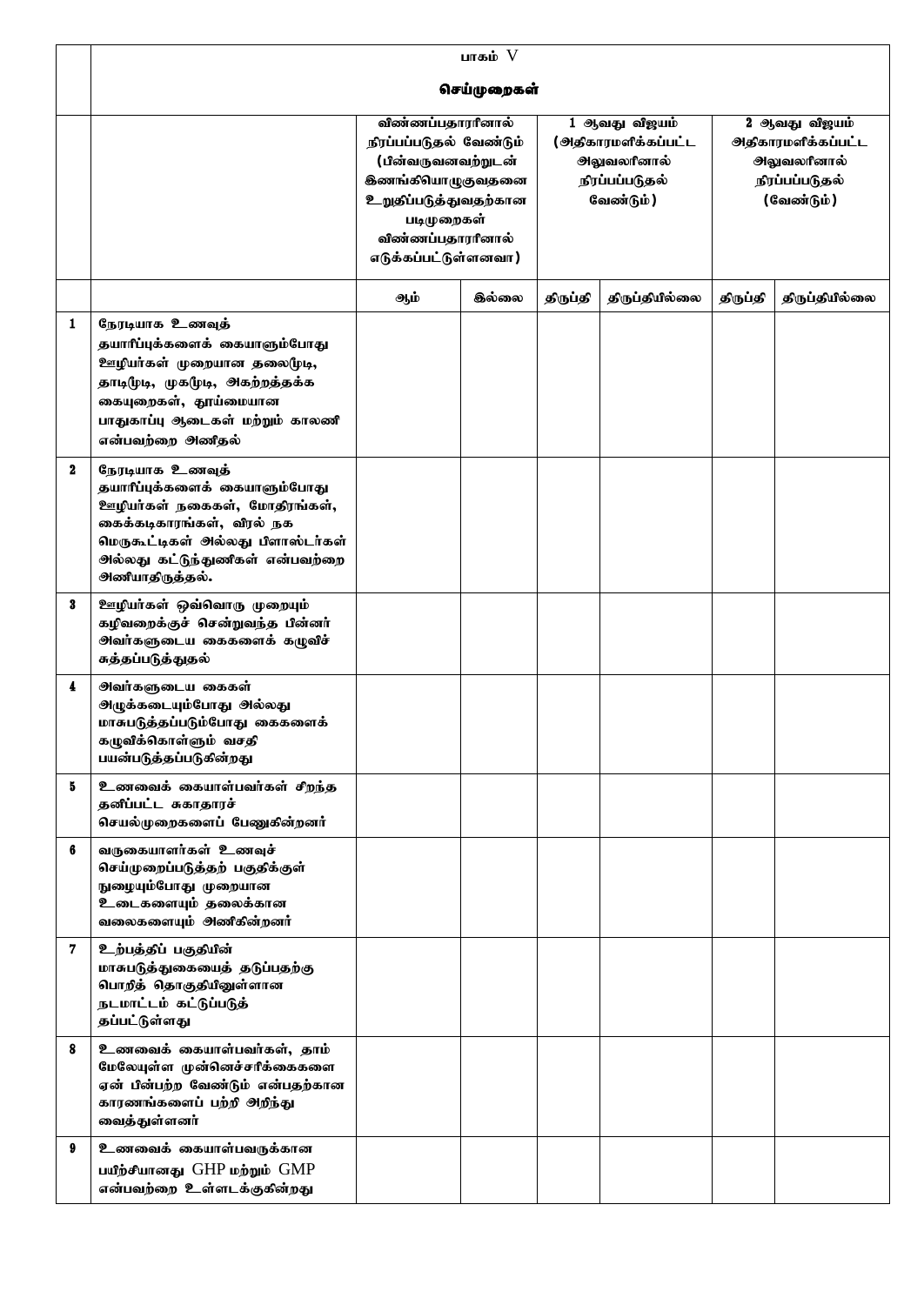|    |                                                                                                                                                                                                                                            |                                                                                                                                                                                          | பாகம் $V$   |          |                                                                                           |                                                              |                |
|----|--------------------------------------------------------------------------------------------------------------------------------------------------------------------------------------------------------------------------------------------|------------------------------------------------------------------------------------------------------------------------------------------------------------------------------------------|-------------|----------|-------------------------------------------------------------------------------------------|--------------------------------------------------------------|----------------|
|    |                                                                                                                                                                                                                                            |                                                                                                                                                                                          | செய்முறைகள் |          |                                                                                           |                                                              |                |
|    |                                                                                                                                                                                                                                            | விண்ணப்பதாரரினால்<br>நிரப்பப்படுதல் வேண்டும்<br>(பின்வருவனவற்றுடன்<br><b>கிணங்கியாழுகுவதனை</b><br><b>உறுதப்படுத்துவதற்கான</b><br>படிமுறைகள்<br>விண்ணப்பதாரரினால்<br>எடுக்கப்பட்டுள்ளனவா) |             |          | 1 ஆவது விஜயம்<br><u>(அதிகாரமளிக்கப்பட்ட</u><br>ூலுவலரினால்<br>நிரப்பப்படுதல்<br>வேண்டும்) | 2 ஆவது விஜயம்<br>ூலுவலரினால்<br>நிரப்பப்படுதல்<br>(வேண்டும்) |                |
|    |                                                                                                                                                                                                                                            | <b>இல்லை</b><br>ஆம்                                                                                                                                                                      |             | திருப்தி | திருப்தியில்லை                                                                            | திருப்தி                                                     | திருப்தியில்லை |
| 10 | உணவுத் தயாரீப்புக்கள்<br>ஏற்றுத்தட்டுக்களில்<br>களஞ்சீயப்படுத்தப்பட்டு<br>சுவர்களிலிருந்து ஆகக் குறைந்தது<br>பதினட்டு அங்குலங்களுக்கு<br><u> அப்பால் வைக்கப்பட்டுள்ளனவா</u> ?                                                              |                                                                                                                                                                                          |             |          |                                                                                           |                                                              |                |
| 11 | தரம் கெட்டுப் போவதனூடாக<br>மாசுறுவதற்கான சாத்தியத்தைக்<br>குறைப்பதற்காக, முதலாவது<br>வைக்கப்படுவது முதலாவதாக<br>எடுக்கப்படுதல் (FIFO) என்னும்<br>ஏதேனும் ஏற்றுக் கொள்ளப்பட்ட<br>முறையில் தயாரிப்புக்கள் களஞ்சியப்<br>படுத்தப்படுகின்றனவா ? |                                                                                                                                                                                          |             |          |                                                                                           |                                                              |                |
| 12 | <b>இருப்புக்களின் முறையான சுழற்சியை</b><br><b>உறுதப்படுத்துவதற்கும் உள்ளக</b><br>கண்காணீப்பு<br>நோக்கங்களுக்காகவும் உள்வரும்<br>எல்லாத் தயாரீப்புக்களும்<br>திகதியிடப்படுகின்றனவா ?                                                        |                                                                                                                                                                                          |             |          |                                                                                           |                                                              |                |
| 13 | மாசடைவதைத் தடுப்பதற்காக,<br>பயன்படுத்தப்படாத பொருட்கள்<br>முறையாக மீளடைக்கப்<br>படுகின்றனவா ?                                                                                                                                              |                                                                                                                                                                                          |             |          |                                                                                           |                                                              |                |
| 14 | சமைக்கப்பட்ட மற்றும்<br>சமைக்கப்படாத பொருட்கள்<br>தனீவேறாக வைக்கப்பட்டுள்ளன                                                                                                                                                                |                                                                                                                                                                                          |             |          |                                                                                           |                                                              |                |
| 15 | பனிக்கட்டியானது குடிக்கத்தகுந்த<br>நீரீனால் செய்யப்பட்டுள்ளது                                                                                                                                                                              |                                                                                                                                                                                          |             |          |                                                                                           |                                                              |                |
| 16 | <b>அனுமதிக்கப்பட்ட உணவுச்</b><br>சேர்மானங்கள் மாத்திரம்<br><b>அனுமதிக்கப்பட்ட அளவுகளில்</b><br>பயன்படுத்தப்பட்டுள்ளன                                                                                                                       |                                                                                                                                                                                          |             |          |                                                                                           |                                                              |                |
| 17 | (அ) எஞ்சீயுள்ள உணவு சுகாதார<br>ஒழுங்கு வீதிகளுக்கேற்ப மீளப்<br>பயன்படுத்தப்படுகிறது.<br>(ஆ) சமையல் எண்ணெய் மீளப்<br>பயன்படுத்தப்படுகின்றதா ?<br>அவ்வாறெனின், எத்தனை<br>தடவைகள் ?                                                           |                                                                                                                                                                                          |             |          |                                                                                           |                                                              |                |
| 18 | குளிருட்டப்பட்ட உணவு வகைகள்<br>திகதியுடன் குறியீடு இடபப்டடுளள்ன                                                                                                                                                                            |                                                                                                                                                                                          |             |          |                                                                                           |                                                              |                |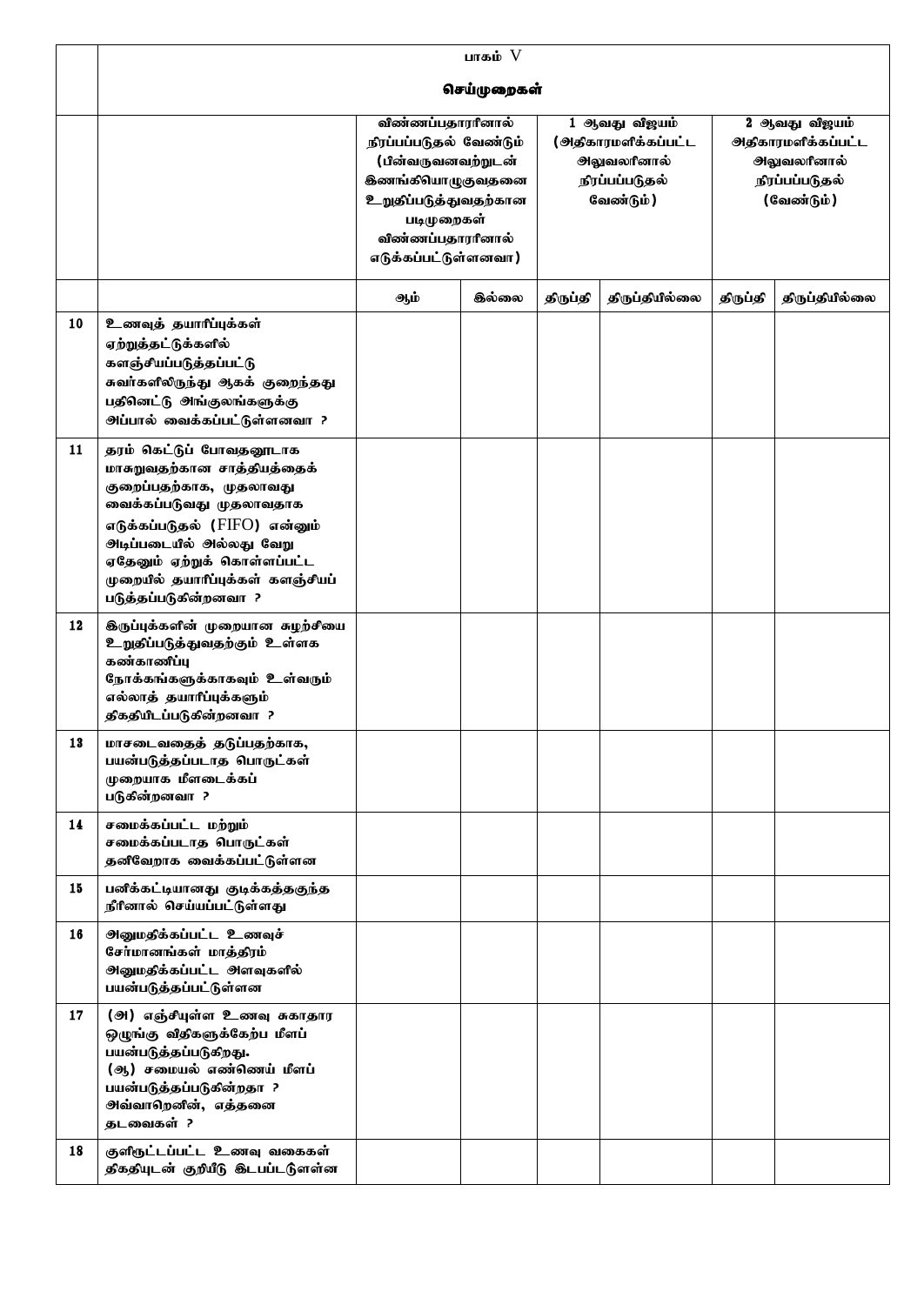|                  | பாகம் $VI$<br>ஆவணப்படுத்தல் செவ்வைபார்த்தற் பட்டியல்<br>(அதிகாரமளிக்கப்பட்ட அலுவலரினால் நிரப்பப்படுதல் வேண்டும்)             |                             |                             |               |  |  |  |  |  |
|------------------|------------------------------------------------------------------------------------------------------------------------------|-----------------------------|-----------------------------|---------------|--|--|--|--|--|
|                  |                                                                                                                              | கிடைக்கக்கூடியதாக<br>உள்ளது | கிடைக்கக்கூடியதாக<br>கில்லை | குறீப்புரைகள் |  |  |  |  |  |
| 1                | தொழில் பதிவு                                                                                                                 |                             |                             |               |  |  |  |  |  |
| $\boldsymbol{2}$ | சொத்தாண்மை / குத்தகை ஆவணம்                                                                                                   |                             |                             |               |  |  |  |  |  |
| 3                | உள்ளுர் அதிகார சபையிடமிருந்தான<br>வியாபாா உரிமம்                                                                             |                             |                             |               |  |  |  |  |  |
| 4                | கட்டிடத்துக்கான அனுமதி                                                                                                       |                             |                             |               |  |  |  |  |  |
| 5                | தரம் பற்றிய செல்லுபடியாகும்<br>சான்றீதழ்கள் (GMP, ISO முதலியன)                                                               |                             |                             |               |  |  |  |  |  |
| 6                | பொதுவான சுத்திகரீப்பு அட்டவணை                                                                                                |                             |                             |               |  |  |  |  |  |
| 7                | கழிவறை சுத்திகரீப்பு அட்டவணை                                                                                                 |                             |                             |               |  |  |  |  |  |
| 8                | உணவைக் கையாள்பவர்கள்<br>எல்லோரினதும் மருத்துவச்<br>சான்றீதழ்கள்                                                              |                             |                             |               |  |  |  |  |  |
| 9                | உபகரணப் பேணுகைத் திட்டம்                                                                                                     |                             |                             |               |  |  |  |  |  |
| 10               | பீடைக் கட்டுப்பாட்டு செயற்பாடுகள்<br>பற்றிய பதிவேடுகள்                                                                       |                             |                             |               |  |  |  |  |  |
| 11               | பயன்படுத்தப்பட்ட பீடைக்கொல்லிகள்<br>பற்றிய பதிவேடுகள்                                                                        |                             |                             |               |  |  |  |  |  |
| 12               | பீடைக் கட்டுப்பாட்டுச் செயற்பாடுகளில்<br>பயன்படுத்தப்பட்ட இரசாயனங்கள்<br>பற்றிய ஆவணங்கள்                                     |                             |                             |               |  |  |  |  |  |
| 13               | கிடைக்கத்தக்கவாறு தயார்நிலையில்<br>உள்ள பீடைக்கட்டுப்பாட்டு பேரேடும்<br>ஆவணப்படுத்தலும்                                      |                             |                             |               |  |  |  |  |  |
| 14               | பயிற்சி நிகழ்ச்சித் திட்டங்கள்,<br>ஆவணப்படுத்தப்பட்டவையாகவும் அவை<br>சோதனைக்கு<br><b>உட்படுத்தக்கூடியவையாகவும்</b><br>உள்ளமை |                             |                             |               |  |  |  |  |  |

## விண்ணப்பதாராீன் வெளீப்படுத்துகை :

<mark>கிவ்விண்ணப்பத்திலும் அதனது கிணைப்பு</mark>க்களிலும் உள்ள தகவல்கள் யாவும் எனது அறிவுக்கெட்டியவரை சரியானவையும் துல்லியமானவையும் என்றும், பொய்யான தகவல் வழங்கப்பட்டிருப்பின் அல்லது தேவைப்படுத்தப்பட்ட எல்லாத் தகவல்களும் வழங்கப்படாதிருப்பின் இயைபான உணவு அதிகாரி பதிவை நிராகரிக்கலாம் அல்லது அதனை மீளப்பெறலாம் என்றும் நான் இத்தால் வெளிப்படுத்துகின்றேன்.

விண்ணப்பத்திலுள்ள எல்லா வினாக்களுக்கான பதில்களையும் நிரப்புவதற்குத் தவறுதலானது அவ்விண்ணப்பம் நிராகரிக்கப்படுவதற்கு இட்டுச்செல்லக்கூடும் என்பதை நான் அறிந்துள்ளேன். இயைபான உணவு அதிகாரியினால் காலத்துக்குக் காலம் வழங்கப்படும் பணிப்புக்களுக்கு அமைந்தொழுகுவதற்கு நான் பணிக்கப்பட்டுள்ளேன் என்றும் அதிலிருந்து தவறுவதனால் எனது பதிவு இல்லாதொழிக்கப்படக்கூடும் என்றும் நான் அறிந்துள்ளேன். விண்ணப்பத்துடன் சேர்த்து செலுத்தப்பட்டுள்ள விண்ணப்பக் கட்டணம் மீளளிக்கப்பட முடியாதென்றும் நான் மேலும் ஒப்புக்கொள்கின்றேன்.

………………………………………………

விண்ணப்பதாரரின் கையொப்பம்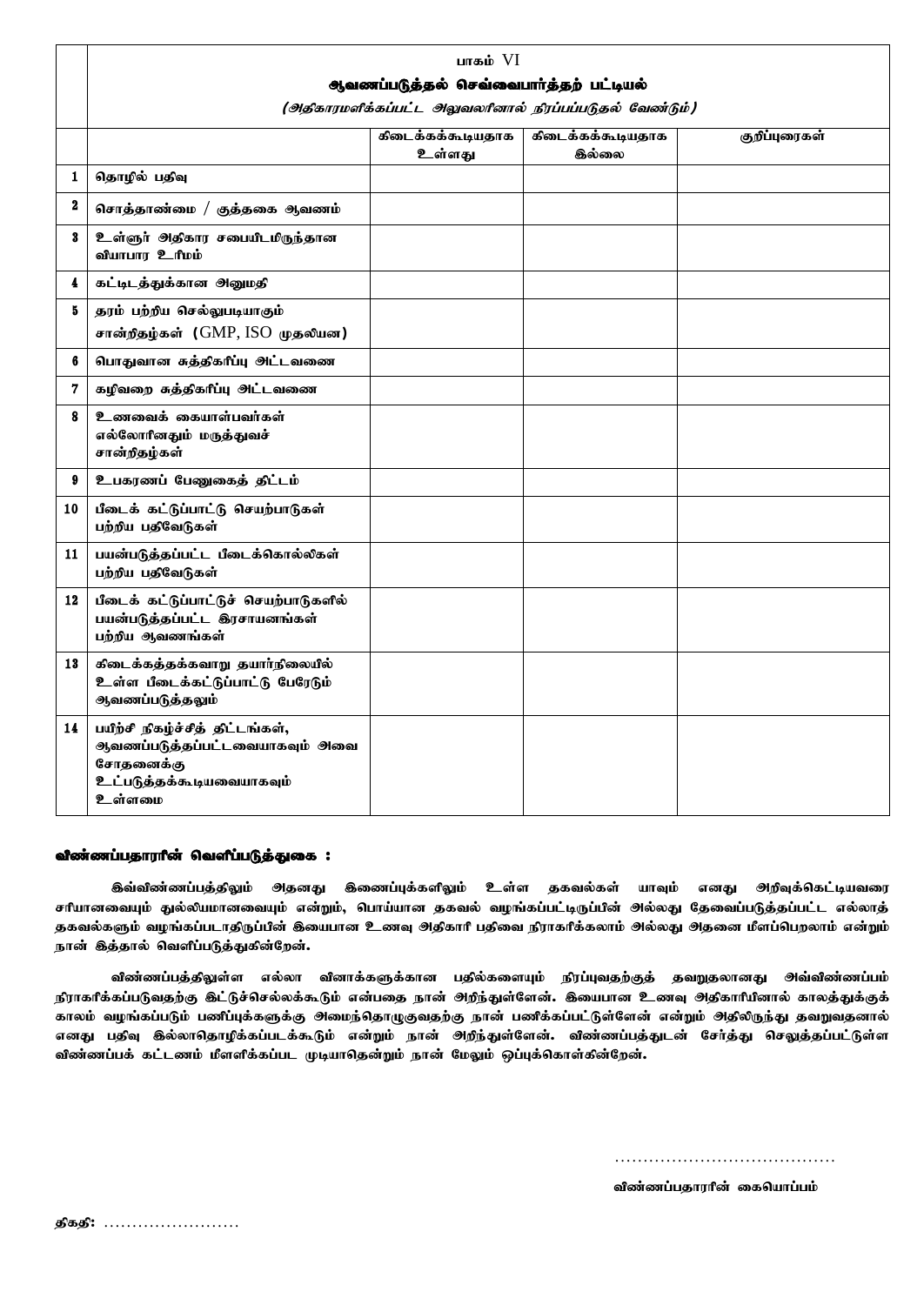| பாகம் $VII$                                                                         |                                                             |                |                                                                                          |  |  |  |
|-------------------------------------------------------------------------------------|-------------------------------------------------------------|----------------|------------------------------------------------------------------------------------------|--|--|--|
| சோதனைகள் பற்றிய சுருக்கம் - 1 ஆவது விஜயம்                                           |                                                             |                |                                                                                          |  |  |  |
|                                                                                     | திருப்தி                                                    | திருப்தி இல்லை | திருப்தி இல்லை எனின், திருத்தப்பட வேண்டிய<br>குறைபாடுகள் (விடய இலக்கத்தைக் குறிப்பிடுக.) |  |  |  |
| பாகம்                                                                               |                                                             |                |                                                                                          |  |  |  |
| பாகம்                                                                               |                                                             |                |                                                                                          |  |  |  |
| பாகம் III                                                                           |                                                             |                |                                                                                          |  |  |  |
| பாகம் IV                                                                            |                                                             |                |                                                                                          |  |  |  |
| பாகம் V                                                                             |                                                             |                |                                                                                          |  |  |  |
| பாகம் VI                                                                            |                                                             |                |                                                                                          |  |  |  |
| கண்டுபிடிப்புக்கள் பற்றி பரிசோதகரினால் எனக்கு அறிவிக்கப்பட்டது.                     |                                                             |                |                                                                                          |  |  |  |
|                                                                                     | விண்ணப்பதாரரின் கையொப்பம்<br>விண்ணப்பதாரரின் பெயர்<br>திகதி |                |                                                                                          |  |  |  |
| <u> அதிகாரமளிக்கப்பட்ட அலுவலரின் கருத்துரைகள்:</u>                                  |                                                             |                |                                                                                          |  |  |  |
| <b>ூ</b> திகாரமளிக்கப்பட்ட அலுவலரின் விதப்புரை:                                     |                                                             |                |                                                                                          |  |  |  |
|                                                                                     |                                                             |                |                                                                                          |  |  |  |
|                                                                                     |                                                             |                |                                                                                          |  |  |  |
| குறைபாடுகள் எவையேனும் இருப்பின் அவற்றை நிவர்த்தி செய்வதற்குத் தேவைப்படும் அவகாசம் : |                                                             |                |                                                                                          |  |  |  |
|                                                                                     |                                                             |                |                                                                                          |  |  |  |
| <b>ூதிகாரமளிக்கப்பட்ட அலுவலரின் கையொப்பம்</b><br>திகதி                              |                                                             |                |                                                                                          |  |  |  |
| சுகாதார வைத்திய அதிகாரியின் கருத்துரைகள் :                                          |                                                             |                |                                                                                          |  |  |  |
| <u> அங்கீகரீக்கப்பட்டது / அங்கீகரீக்கப்படவில்லை.</u>                                |                                                             |                |                                                                                          |  |  |  |